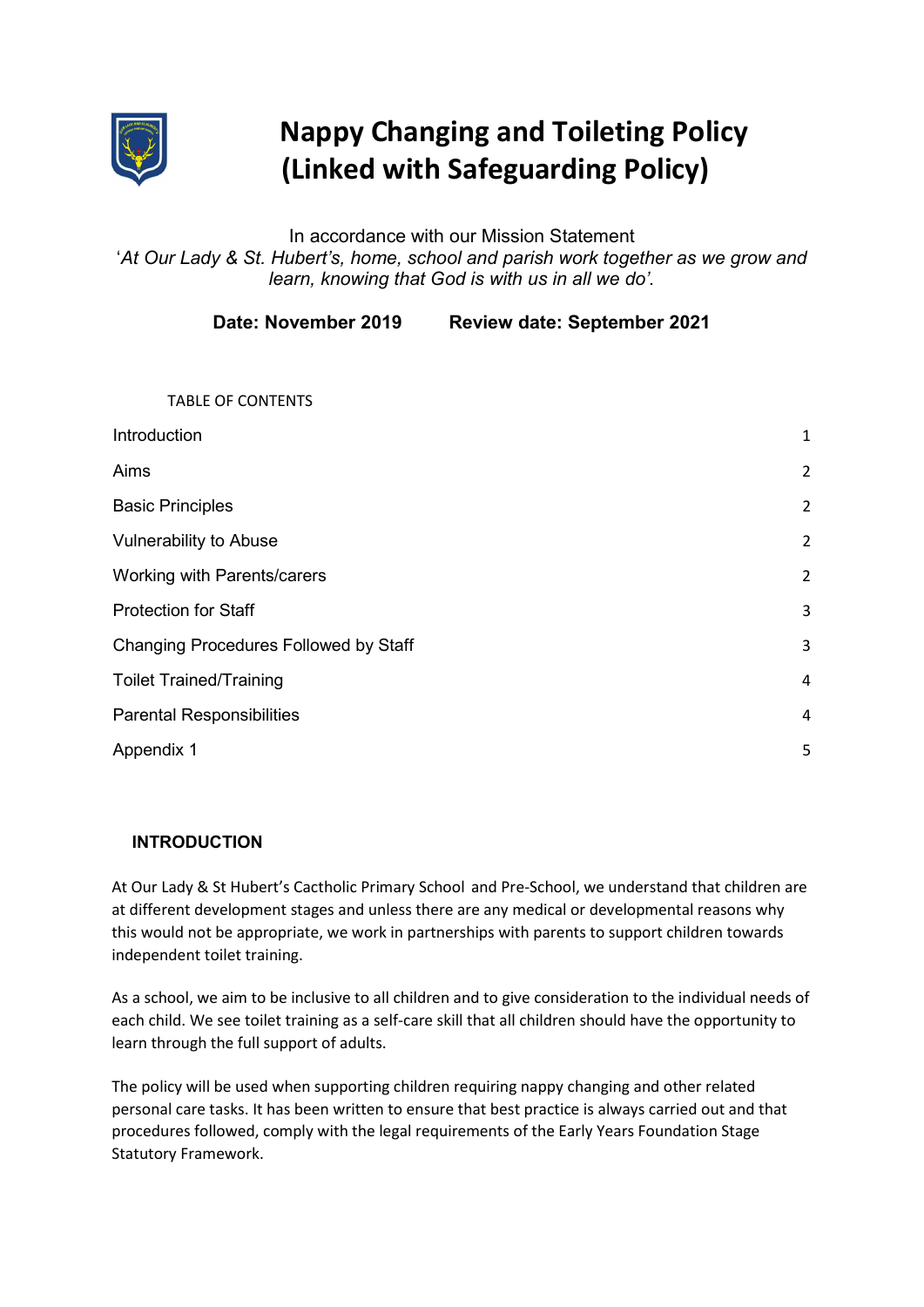At every stage the child should be treated with dignity in recognition that they are a child of God and in response to our vocation to care for him/her.

# Aims

- To ensure that children in our care are comfortable and happy at all times.
- To safeguard the rights and promote the welfare of children.
- To provide guidance and reassurance to staff who are required to change children.
- To assure parents/carers that staff are knowledgeable about personal care and that their child's individual needs are taken into account.
- To protect children from discrimination and ensure the inclusion of all.

# **Basic Principles**

At Our Lady & St Hubert's Cactholic Primary School and Pre-School, staff will follow key principles when changing a child's nappy:

- Children have the right to feel safe and secure
- Children will be respected and valued as individuals
- Children have the right to privacy/dignity
- In order to promote and develop greater independence, children need to be supported in their understanding of toileting procedures.

To ensure children are comfortable and happy, nappies will be checked at regular intervals and promptly changed when required (i.e. when wet or soiled).

## Vulnerability to abuse

As a Primary School and Pre-School we ensure that all staff are familiar with our Safeguarding Policy as well as our procedures to help develop each child's resilience and protect them from any form of abuse.

It is important that children are changed in a reassuring and caring way by staff. It is important that we signal our intention to change a child's nappy before doing so, ensuring that the child understands and anticipates what is going to happen, as appropriate to their level of development. This might be a familiar word or picture symbol. This helps give children the important message that not just anyone can pick them up, take them off and undress them.

Staff should always change children in the nappy-changing area or suitable environment. While allowing for privacy, these areas are not locked. This is part of making sure that there is a culture of openness which safeguards children and ensures all adults follow safe working practices.

# Working with Parents/Carers

- We will work with parents/carers when developing a child's nappy changing / pull up / toilet training routine.
- We will tell you the names of the staff who will change your child's nappy.
- Where parents/carers are present, e.g. during the settling in period, they will be asked to change their child's nappy.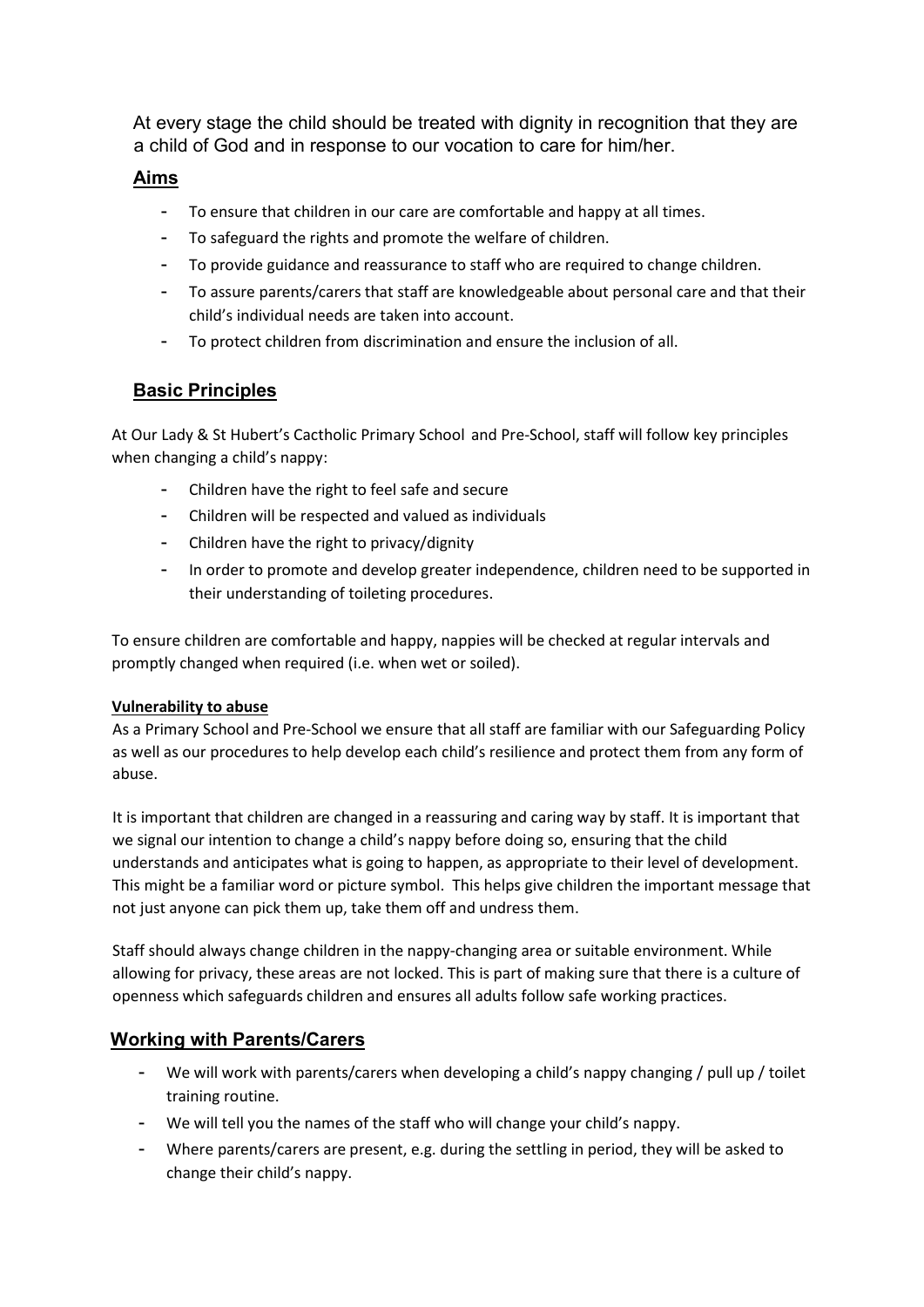- If a child has any disability or medical need that may affect their personal care routine, a Health Care Plan will be drawn up in agreement with parents/carers.
- Parents will be asked when their child first starts at Our Lady & St Hubert's Cactholic Primary School and Pre-School, whether or not they have any particular needs or any special words or actions, used during their nappy changing procedure.
- Any significant observations made during a nappy changing procedure will be notified to the parents/carers at the end of the session (i.e. badly soiled nappy/strong urine etc.)
- If a child is unduly distressed about having their nappy changed, parents/carers will be contacted to discuss the matter and a plan will be put into place.

#### Protection for Staff

Nappy changing procedures will be carried out by a member of staff who has been DBS checked. Protection for that person will be undertaken in the following ways;

- Staff will be trained in good working practices which comply with Health and Safety regulations.
- Staff will discreetly inform other members of staff that they are taking a child to change.
- Each instance of intimate care will be recorded by the adult completing it. Details will include:
	- $\circ$  What personal tasks were carried out  $\circ$  By whom
	- o The time and date it was completed
- If a situation occurs that causes a member of staff concern, a second member of staff will be called and the incident reported to the line manager and recorded.
- Where staff are concerned about a child's actions or comments, whilst carrying out a personal care procedure, this will be recorded and discussed with Our Lady & St Hubert's Cactholic Primary School and Pre-School's designated safeguarding lead (DSL) immediately.
- Staff will be specifically trained in the area of Intimate/Personal care for children with specific needs.
- To ensure the safe moving and handling of children, children will use steps to independently climb on to the changing area, with support provided if required.

#### Changing procedures followed by staff:

- 1. Prepare the changing mat by cleaning it with antibacterial spray.
- 2. Ensure the following items are ready before changing a child's nappy; clean nappy, wipes and nappy cream if required. (NB – where cream is used, the child should have their own named cream and written permission obtained from the parent).
- 3. Approach the child and say or sign that it is time for a nappy change. Sometimes the child will tell you when their nappy needs changing.
- 4. Put on a pair of disposal gloves and a disposal apron (NB staff must put on a fresh pair of gloves and fresh apron for every child that has had a nappy changed).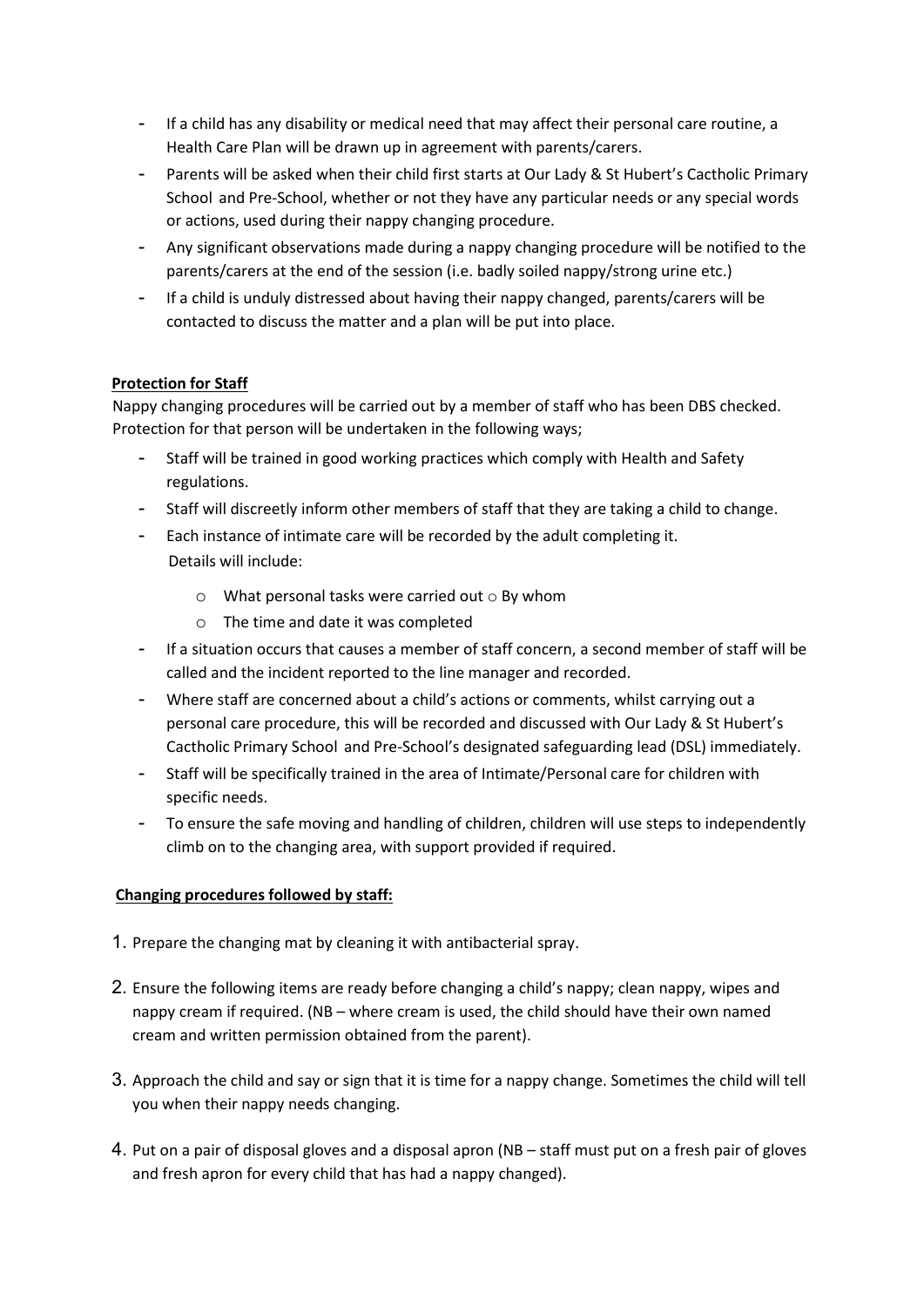- 5. Support the child on to the nappy changing unit using the steps.
- 6. Remove the child's clothing to access the nappy. Try to encourage the child to help as much as possible.
- 7. The staff member will then remove the child's nappy and clean the area, always from front to back using wipes and cream provided by parents/carers. The staff member must ensure the child is clean and comfortable by putting on a clean nappy and if required, a clean set of clothes.
- 8. If the child's clothes are soiled, they should be bagged separately and sent home, they should not be rinsed by hand.
- 9. All nappies whether wet or soiled should be placed into nappy bags provided by the parents/carers and sent home.
- 10. The staff member must then place the used gloves and used apron in the bin provided and wash their hands with liquid antibacterial soap and running water and dry them on a disposable paper towel.
- 11. Clean the nappy changing mat, surrounding area and underneath the mat with antibacterial spray before leaving to dry.

#### Toilet Trained/Training

- If a child is old enough to meet his own toileting needs, the staff member can support the child according to age and ability, to use a toilet, ensuring that they are comfortable, clean and dry and have washed their hands afterwards.
- When supporting a child that needs to be changed, the staff member will follow the points in the Changing Procedures section.

## Parental Responsibilities

At Our Lady & St Hubert's Cactholic Primary School and Pre-School, we work in partnership with parents/carers and ask them to assist us by ensuring the following:

- Parents/carers understand and agree the procedures that will be followed when their child is changed at Our Lady & St Hubert's Cactholic Primary School and Pre-School,
- Parents/carers must sign a consent form granting permission for their child's nappy to be changed. (Appendix 1)
- Parents/carers must provide pull-ups, nappies, nappy sacks, wipes, plenty of spare clothes and sundries that will be used and applied as necessary. It is the responsibility of parents/carers at the end of each session, when your child's bag comes home, to ensure their child has plenty of nappy changing provisions (nappies, nappy sacks, and nappy rash cream) and several complete changes of clothing, in preparation for their next session.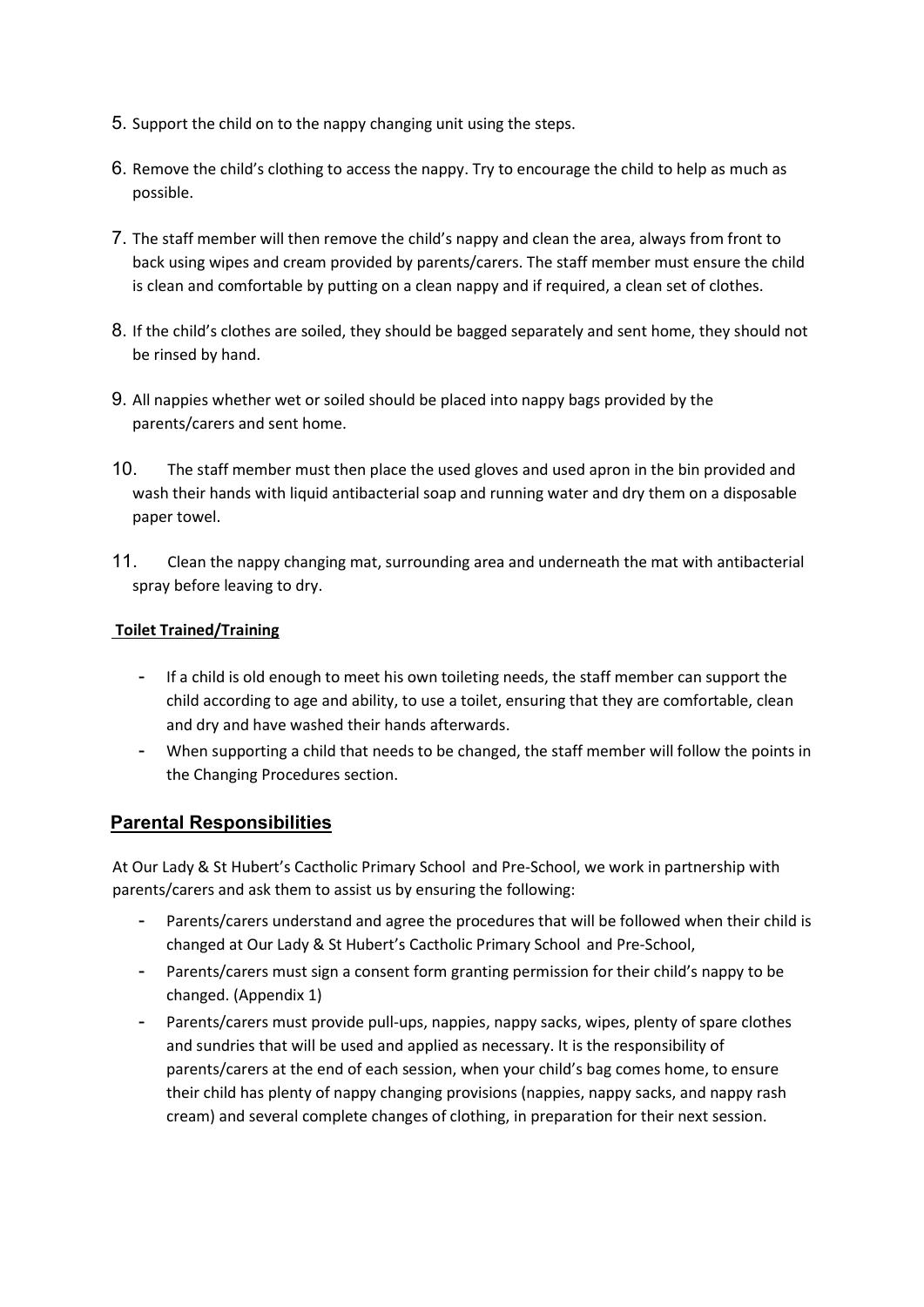- Parents/carers understand that they will be asked to collect their child from Our Lady & St Hubert's Cactholic Primary School and Pre-School, if their child shows symptoms of illness or indications of ill health.



# Nappy Changing, Pull-Up and Pants: Clothes Changing Agreement

In order to best meet the needs of your children when they are with us we would like to set up an individual agreement between parents/carers and the school with regard to intimate care. Intimate care is any care which involves washing, touching or carrying out an invasive procedure which children are unable to do for themselves, arising from the child's stage of development. Intimate care may involve helping with drinking, eating, dressing, toileting or comforting. In most cases at school intimate care will involve procedures to do with personal hygiene. Staff at Our Lady & St Hubert's Cactholic Primary School and Pre-School, providing intimate care are aware of the need to adhere to